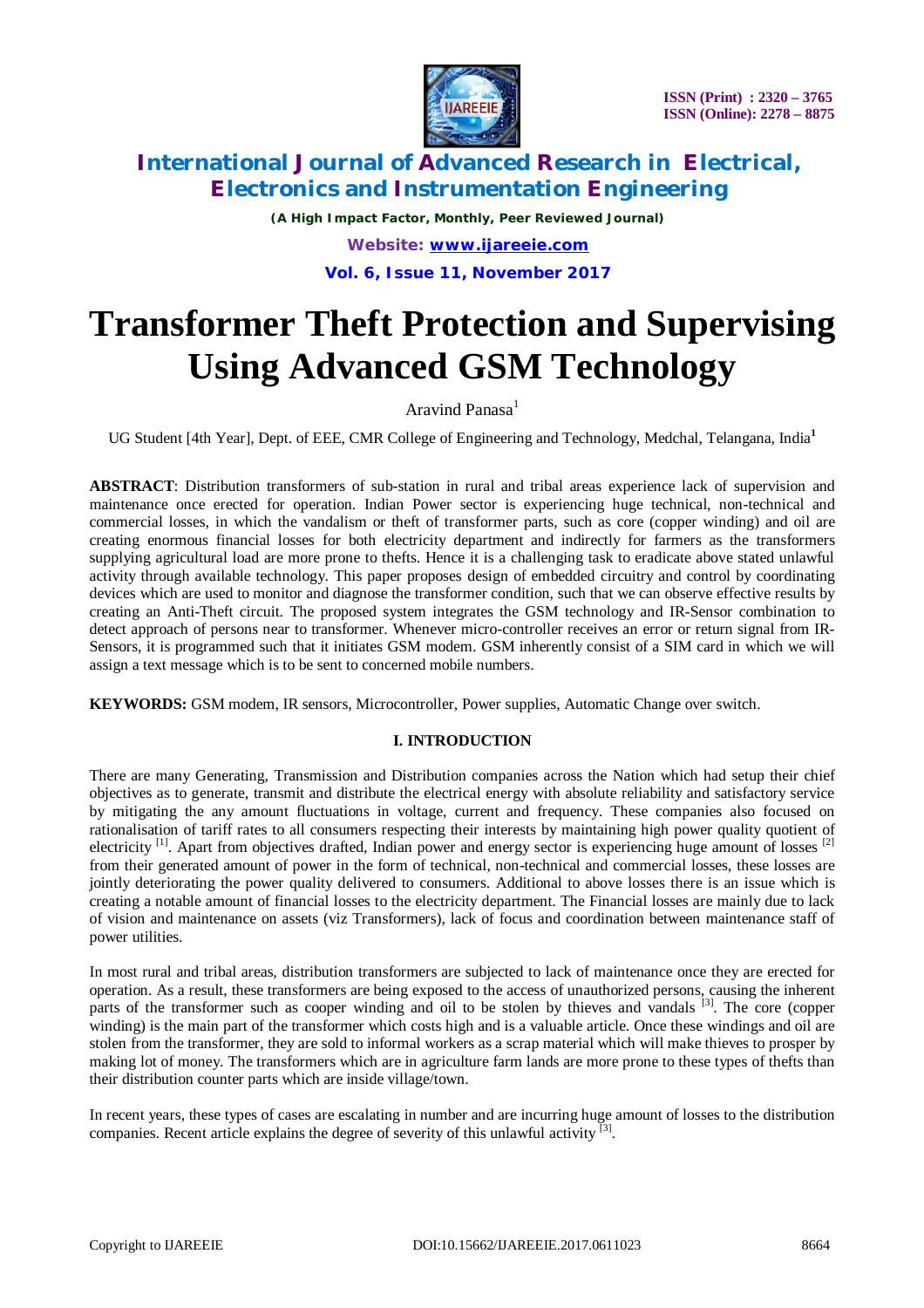

*(A High Impact Factor, Monthly, Peer Reviewed Journal)*

# *Website: [www.ijareeie.com](http://www.ijareeie.com)*

### **Vol. 6, Issue 11, November 2017**

Amongst the many cases happened across the nation, most of the transformers undergone to thefts are of those which are supplying agricultural loads because they are more prone to thefts. Once the in-operation transformer is stolen, the area served by that transformer undergo power blackout. As the induction motors in agricultural farms run on power supply from the transformers. Once the transformer is stolen, farmers should make a halt for crop generation or they should run the motors by auxiliary supply sources such as by using diesel generators. Therefore, it is creating heavy financial loss for consumer and electricity department and a lot of chaos in the lives of people living nearby by effecting their irrigation system.

The James martin's <sup>[4]</sup> survey regarding consumer service from power utilities have shown adverse and poor results which reported that annually, complaints filed in rural areas are as high as 700. The shown count is only in the Punjab state alone in 1994<sup>[2]</sup>, from this situation we can imagine the adverseness of service actions to the filed complaints in rural areas.

#### **II. PROPOSED SYSTEM MODEL**

It is evident that these cases are growing in and across many rural/ tribal areas. This paper proposes a noble solution in eradicating the transformer thefts to a large extent using GSM <sup>[7]</sup> technology, IR-Sensors and other embedded devices, moreover we can make the distribution system automated regarding transformer thefts. Using GSM technology, we can supervise the transformer. The proposed system lets us know the theft occurrence by sending prefixed warning message to prefixed mobile numbers with location landmarks. Though we are supervising the transformer and other electrical apparatus and parameters through conventional methods such as PLCC (Power Line Carrier Communication), and Data Acquisition Technology and SCADA through control system algorithms, all above methods individually have their own limitations and does not provide a noble solution path to our case. On the other hand, using Sensor technology in parallel with GSM technology is a robust way of handling such problems of transformer thefts which demand constant human observation.

#### **III. DIAGNOSING PROCESS OF ANTI-THEFT CIRCUIT AND PROPOSED MODEL**

Transformer is usually placed on a base or plinth type structure. Thieves climb on to the base and detach the input supply lines from bushings then unfastens the bolts present on surface of the transformer tank. They will lift up the core assembly and drain the oil  $[8]$  from tank.

We are placing IR sensor (Transmitter and Receiver) active type on top and bottom of the transformer tank. Sensor set-1 is placed opposite to each other on bottom of the tank area, sensor set-2 is placed opposite to each other at top portion of the tank (IR-Sensor set refers 1 transmitter and 1 Receiver). These sensors are chosen very carefully, i.e. Range of sensors and type, number of sensors required will depend on the transformer size and shape indeed.

The power supply required to drive the circuit is fed from output of the distribution transformer. The 230V transformer output is stepped down to 12V AC using stepdown transformer which is then passed through bridge rectifier circuit to be converted to DC. Rectifier output consist of pulsating DC current, and made constant by filtering through filter components and finally fed to LM7805 Voltage Regulator so that +5V DC is maintained constant for supplying components. Sometimes, it is possible that the output of distribution transformer becomes zero i.e. when supply interrupts, considering this case in view we are equipping a battery backup into the circuit to feed as source when mains source 230V-AC become zero. The changeover from ac to dc is done automatically through below shown figure 2.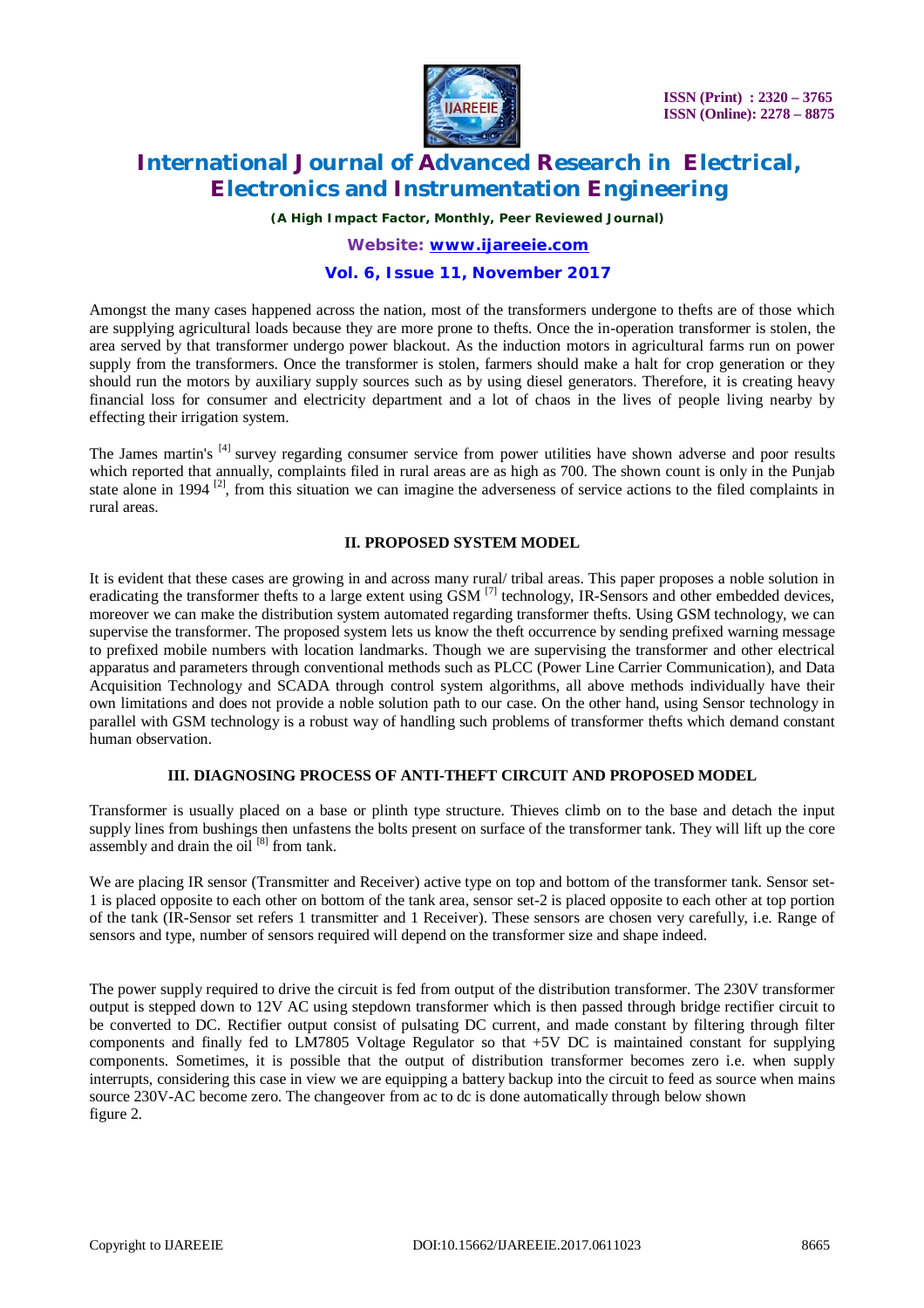

*(A High Impact Factor, Monthly, Peer Reviewed Journal)*

### *Website: [www.ijareeie.com](http://www.ijareeie.com)*

### **Vol. 6, Issue 11, November 2017**

The DC Supply through battery is fed directly to the voltage regulator, wherein normal operation happens from there. Hence by using backup DC source and automatic change over switch circuit we can run entire circuitry without any interruptions ensuring reliability in protection. If AC supply is restored meanwhile, the automatic change over switches to AC supply mode and backup DC source is no longer used. The DC battery used for backup service will be of MF (Maintenance Free) technology where frequent maintenance of battery is not essential and much lesser maintenance is required than ordinary batteries since it consists of sealed cover technology where recycling of electrolysis process happen in MF batteries.

IR sensors are selected to place at top and bottom of transformer tank because there might be a case when the signal is obstructed by an animal or bird, thereby it causes an error signal detected by microcontroller which initiates GSM for sending prefixed message though there is no threat for transformer. This can be overcome by programming the microcontroller such that it should initiate the GSM only when the error signal from 2 receivers be high, until this no further operations for gsm initiation is done. IR Sensor signals are weak that they alone cannot drive any circuit, so to enhance the signal strength we are equipping OP-Amp-LM358M and op-amp output is given to the ADC-0808. Micro controller need digital data to operate, the IR sensors output the analog values, therefore in order to convert the analog sensor output to digital data, we are using ADC-0808 which is Analog to Digital converter.

### **IV. BLOCK DIAGRAM OF TRANSFORMER THEFT PROTECTION SYSTEM**

Below figure shows the block diagram of the proposed model for transformer protection. Input supply for LM7805 is fed from output of the distribution transformer, since most of the transformers supplying the agricultural loads are of 415 or 230 V AC output ranges and we can directly equip this level of voltage to 12V stepdown transformer. Automatic change over block and DC battery are also present before the voltage regulator block.



Fig. 1 *Block Diagram*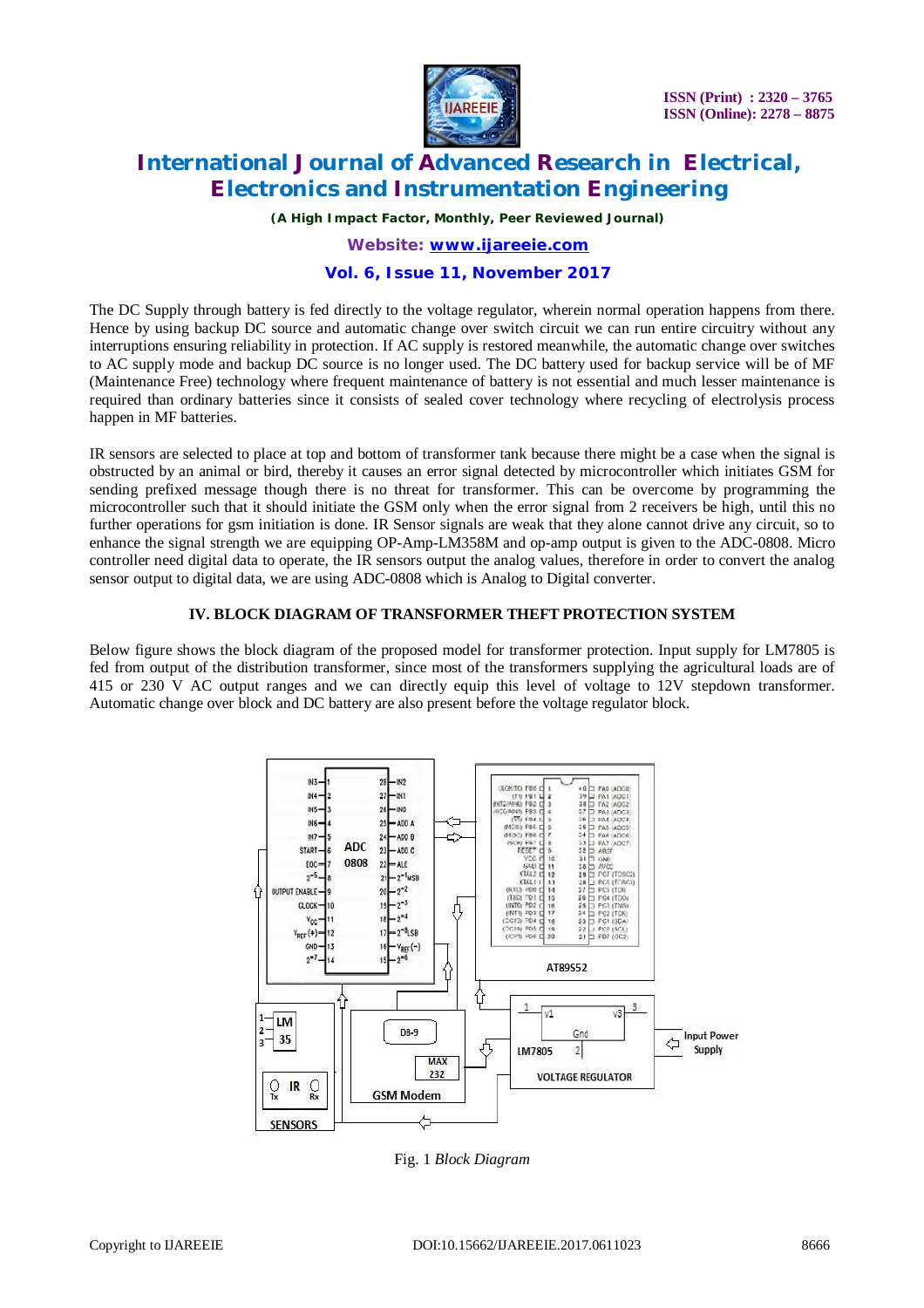

*(A High Impact Factor, Monthly, Peer Reviewed Journal)*

*Website: [www.ijareeie.com](http://www.ijareeie.com)*

### **Vol. 6, Issue 11, November 2017**

GSM Modem and microcontroller are interfaced through MAX-232 IC so as to convert serial port signals of gsm modem to TTL signals of micro controller and vice versa. Compatible signals make data and commands to transmit between two IC's.

It is an important concept to know in detail about the automatic change over circuit which is very essential circuit for satisfactory operation of kit.



Fig. 2 *Automatic Change over Circuit.*

The circuit contains different hardware components as:

- Stepdown Transformer
- Bridge Rectifier
- Capacitive Filters
- LM-7805 Regulator
- Schottky Diode
- Bi Stable Multi vibrator with inbuilt I555 timer.

The principle operation of automatic change over circuit depends upon the operation of the Timer and Reset pins of multi -vibrator. When relay contacts are in AC circuit, reset pin of I555 timer is in active low state, hence Q is in reverse biased and cut-off region. When relay contacts are closed, i.e. when AC supply interruption occur and relay contacts are in DC circuit, trigger pin of 555 timer is grounded which make output of 555 timer to be in active high mode. Therefore, Base emitter junction of Q is forward biased which make transistor to conduct in conduction mode.

The Relay is fed through CT, the CT is connected with AC source line and the plunger is designed to hold uptight in AC circuit, when there are any supply interruptions the magnetism in plunger will get replenished and relay contacts will fall down and makes circuit with DC source. As long as the relay contacts are in DC circuit the embedded circuits run by backup DC source. Meanwhile if AC power is restored plunger contacts attracts and switches into AC circuit.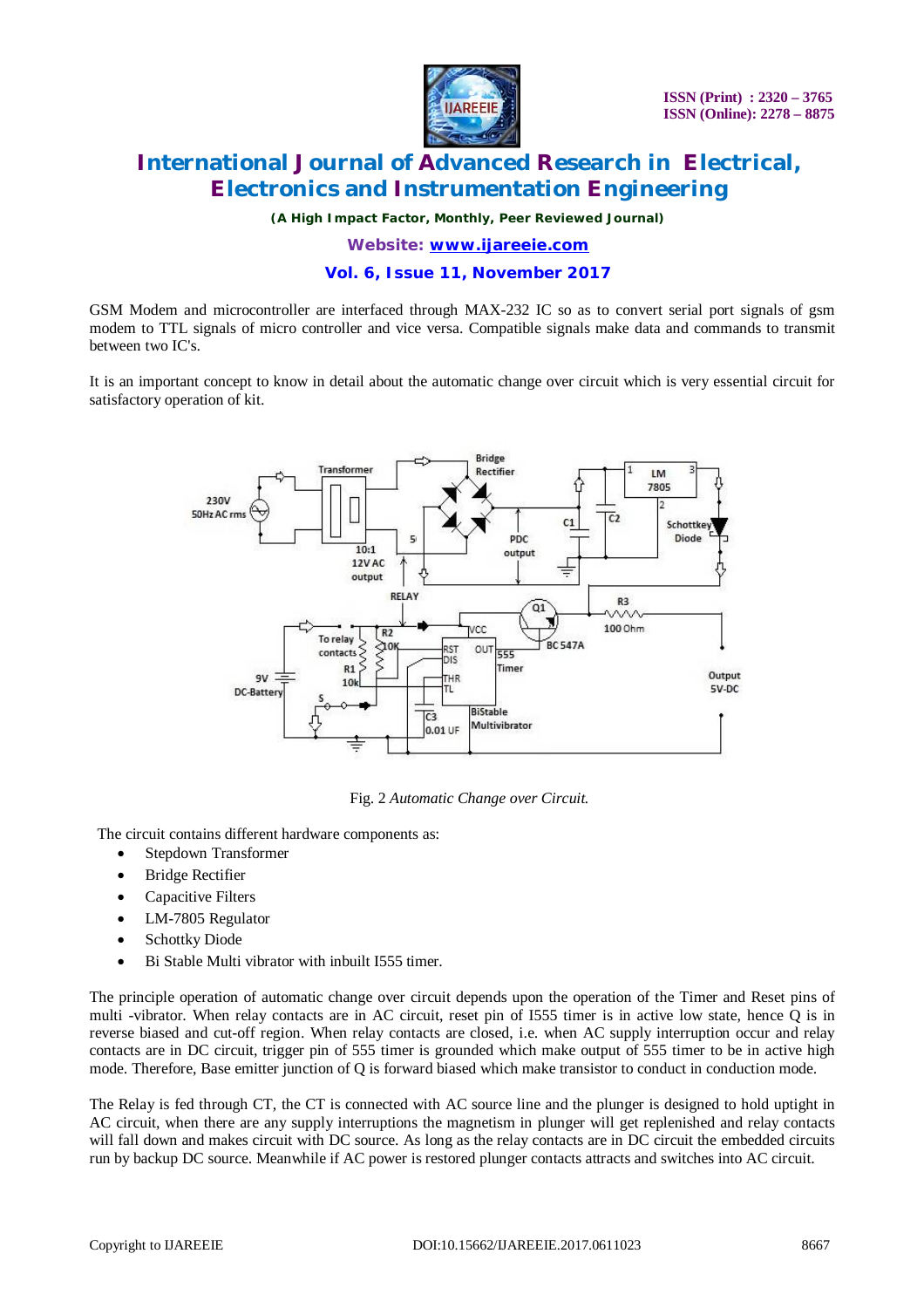

*(A High Impact Factor, Monthly, Peer Reviewed Journal)*

*Website: [www.ijareeie.com](http://www.ijareeie.com)*

**Vol. 6, Issue 11, November 2017**

Concluding that we can make the change over from AC to DC automatically using Relay and I555-timer. Below figure shows the schematic diagram of relay circuit.



Fig. 3 *Relay Circuit*

### **V. HARDWARE COMPONENTS USED**

#### **1. MICRO CONTROLLER**

We can term microcontroller <sup>[10]</sup> as the heart of this circuit because it instructs and commands various peripherals used according to the program we assigned. We used Atmel class AT89S52<sup>[10]</sup> microcontroller, this type class is highly preferred for various embedded applications due to its flexible and standard features.

- It consists of 8kb ISP (In System Programmable Flash Memory)
- 5V Operating Range with 256\*8 Bit internal ROM.
- It consists of three 16Bit timers/counters.
- Low power idle and power down modes with standard watch dog timer.
- 32 I/O Programmable lines.

### **2. GSM MODEM**

We are using GSM Modem  $^{[7]}$  to supervise the condition of transformer through wireless technology, we will program the micro controller to initiate the GSM modem and send the prefixed SMS content to indexed mobile numbers. We will use a GSM SIM which has good network coverage for reliable operation of wireless SMS data transmission. Features of GSM modem SIM-900 quad band engine.

- Quad Band GSM 900/1800/1900 MHz range.
- Built in RS-232 level connector with MAX-232
- Built in sim card holder.
- Input voltage 5V-12V DC, with -20 $^{\circ}$ C to +55 $^{\circ}$ C operation range.
- SMS cell broadcast, Text, PDU modes and confines to 0710 MUX, Embedded TCP/UDP, Software protocols.
- Compact Size (24\*24\*3MM) of 3Gms.
- It is controlled by external AT Commands, 1-0 mA Power Consumption.